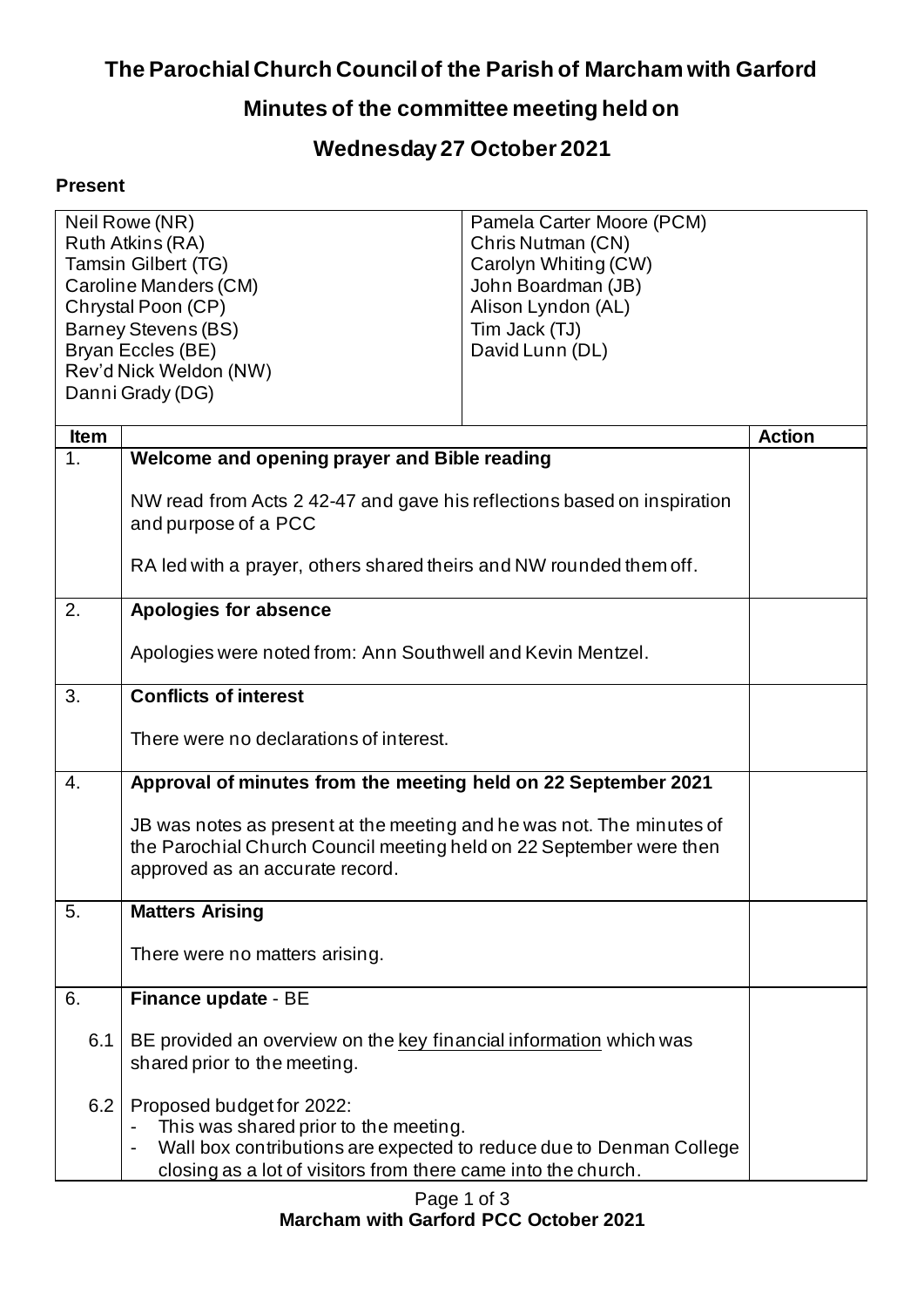|     | Income of £114,110<br>PCM asked about the contributions via Amazon Smile and BE advised<br>her to follow this up as her contributions have not been passed onto<br>the church.<br>JB spoke about Give as you live and suggested this could be looked<br>$\qquad \qquad \blacksquare$<br>at.<br>Expenditure estimated as £130,866 -<br>$\qquad \qquad \blacksquare$<br>Action: need to plan in cost of gas cylinders at St. Luke's<br>Action: further action needs to take place on expenditure - nothing<br>included for expenditure such as the driveway<br>DL asked if regular giving dropped off during Covid and BE responded<br>$\blacksquare$<br>there was no change.<br>Discussion relack of reference in church services about regular<br>$\qquad \qquad \blacksquare$<br>giving. NW said this is a planned focus for services in January 2022.<br>The budget for 2022 currently shows a deficit of £16,756<br>NW thanked BE for his work on the budget. | <b>BE</b><br><b>BE</b> |
|-----|------------------------------------------------------------------------------------------------------------------------------------------------------------------------------------------------------------------------------------------------------------------------------------------------------------------------------------------------------------------------------------------------------------------------------------------------------------------------------------------------------------------------------------------------------------------------------------------------------------------------------------------------------------------------------------------------------------------------------------------------------------------------------------------------------------------------------------------------------------------------------------------------------------------------------------------------------------------|------------------------|
|     | Action: the budget for 2022 will be reviewed at the November PCC<br>meeting.                                                                                                                                                                                                                                                                                                                                                                                                                                                                                                                                                                                                                                                                                                                                                                                                                                                                                     | <b>BE</b>              |
| 6.3 | <b>Parish Share</b><br>Document shared prior to the meeting. Our Parish share is about<br>£69,000. We have been asked by the Deanery Synod to vote on the<br>proposed parish share. CN seconded the proposal and all PCC members<br>supported it.                                                                                                                                                                                                                                                                                                                                                                                                                                                                                                                                                                                                                                                                                                                |                        |
| 7.  | Fabric / Faculty updates - TG                                                                                                                                                                                                                                                                                                                                                                                                                                                                                                                                                                                                                                                                                                                                                                                                                                                                                                                                    |                        |
| 7.1 | Roof repairs<br>These have been delayed due to supply issues and are due to re-start<br>week of 1/11/21.                                                                                                                                                                                                                                                                                                                                                                                                                                                                                                                                                                                                                                                                                                                                                                                                                                                         |                        |
| 7.2 | <b>Boiler replacement</b><br>This is completed and 'noises' should not happen now.                                                                                                                                                                                                                                                                                                                                                                                                                                                                                                                                                                                                                                                                                                                                                                                                                                                                               |                        |
| 7.3 | St Luke's painting<br>This has been completed.                                                                                                                                                                                                                                                                                                                                                                                                                                                                                                                                                                                                                                                                                                                                                                                                                                                                                                                   |                        |
| 7.4 | Driveway<br>Discussions still in progress.                                                                                                                                                                                                                                                                                                                                                                                                                                                                                                                                                                                                                                                                                                                                                                                                                                                                                                                       |                        |
| 8.  | St. Luke's - PCM                                                                                                                                                                                                                                                                                                                                                                                                                                                                                                                                                                                                                                                                                                                                                                                                                                                                                                                                                 |                        |
| 8.1 | £551 from the collection plate.                                                                                                                                                                                                                                                                                                                                                                                                                                                                                                                                                                                                                                                                                                                                                                                                                                                                                                                                  |                        |
| 8.2 | Potential for six Christenings at the church.                                                                                                                                                                                                                                                                                                                                                                                                                                                                                                                                                                                                                                                                                                                                                                                                                                                                                                                    |                        |
| 8.3 | Remembrance service at 12pm                                                                                                                                                                                                                                                                                                                                                                                                                                                                                                                                                                                                                                                                                                                                                                                                                                                                                                                                      |                        |
|     | Discussion to take place for both church choirs to amalgamate for<br>Christmas.                                                                                                                                                                                                                                                                                                                                                                                                                                                                                                                                                                                                                                                                                                                                                                                                                                                                                  |                        |